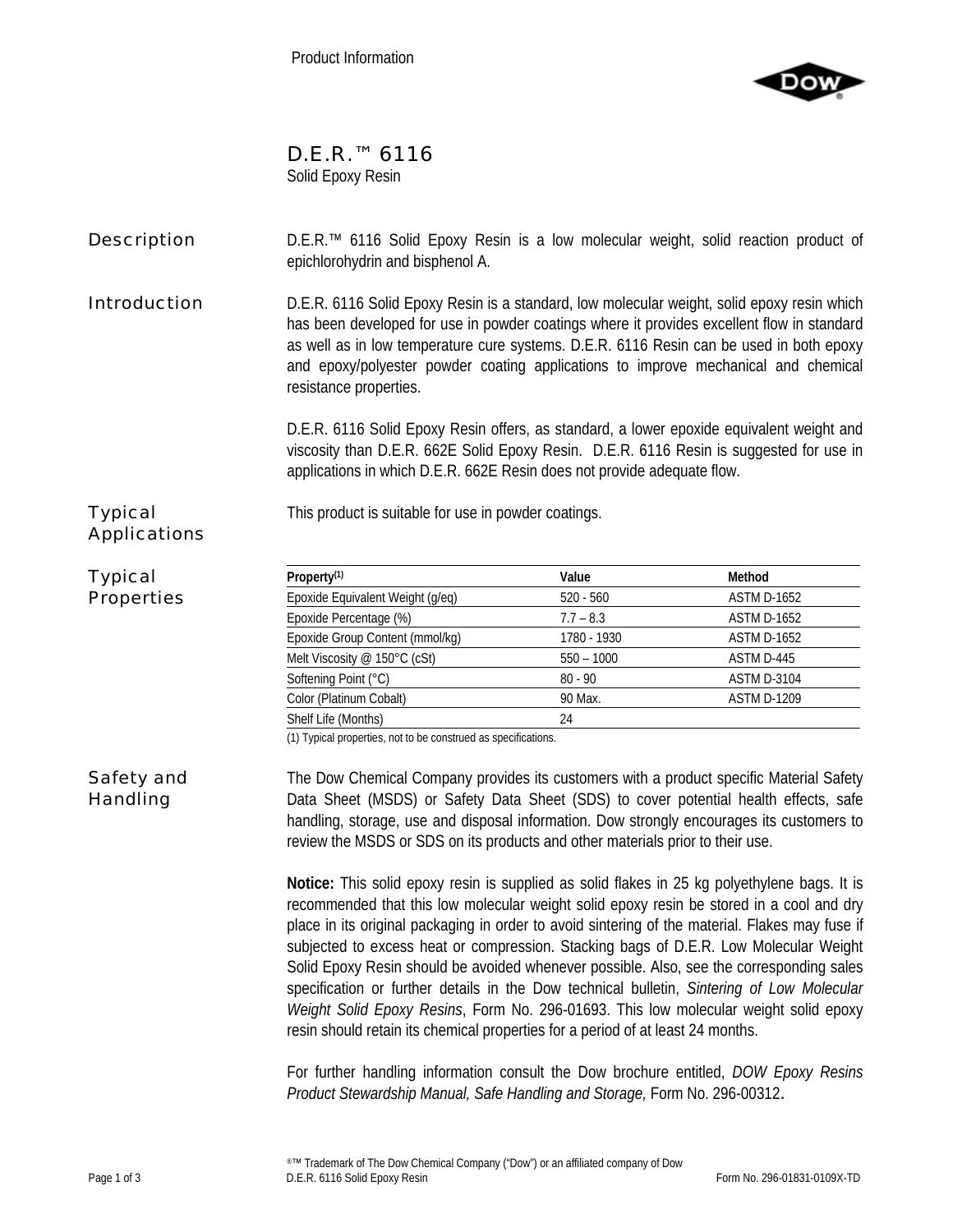| <b>Product</b><br>Stewardship                         | The Dow Chemical Company has a fundamental concern for all who make, distribute, and<br>use its products, and for the environment in which we live. This concern is the basis of our<br>Product Stewardship philosophy by which we assess the health and environmental<br>information on our products and then take the appropriate steps to protect employee and<br>public health and the environment. The Dow Chemical Company has enduring commitments<br>to Responsible Care® in the management of chemicals worldwide. Our Product Stewardship<br>program rests with every individual involved with Dow products from the initial concept and<br>research to the manufacture, sale, distribution, and disposal of each product.                                                                                                                                                                                                                                                                                                                                                           |
|-------------------------------------------------------|------------------------------------------------------------------------------------------------------------------------------------------------------------------------------------------------------------------------------------------------------------------------------------------------------------------------------------------------------------------------------------------------------------------------------------------------------------------------------------------------------------------------------------------------------------------------------------------------------------------------------------------------------------------------------------------------------------------------------------------------------------------------------------------------------------------------------------------------------------------------------------------------------------------------------------------------------------------------------------------------------------------------------------------------------------------------------------------------|
| <b>Customer Notice</b>                                | Dow encourages its customers and potential users of Dow products to review their<br>applications for such products from the standpoint of human health and environmental<br>quality. To help ensure that Dow products are not used in ways for which they were not<br>intended or tested, Dow personnel are available to assist customers in dealing with<br>ecological and product safety considerations. Your Dow sales representative can arrange for<br>the proper contacts. Dow literature, including MSDS or SDS, should be consulted prior to the<br>use of Dow products.                                                                                                                                                                                                                                                                                                                                                                                                                                                                                                               |
| <b>Medical</b><br><b>Application</b><br><b>Policy</b> | Dow will not knowingly sell or sample any product or service ("Product") into any commercial<br>or developmental application that is intended for:<br>permanent (long term) contact with internal body fluids or internal body tissues. Long<br>(a)<br>term is a use which exceeds 72 continuous hours;<br>use in cardiac prosthetic devices regardless of the length of time involved (cardiac<br>(b)<br>prosthetic devices include, but are not limited to, pacemaker leads and devices,<br>artificial hearts, heart valves, intra-aortic balloons and control systems and ventricular<br>bypass assisted devices);<br>use as a critical component in medical devices that support or sustain human life; or<br>(c)<br>use specifically by pregnant women or in applications designed specifically to promote<br>(d)<br>or interfere with human reproduction.<br>Additionally, all Products intended for use in pharmaceutical applications must pass the then<br>current Pharmaceutical Liability Guidelines. For additional information please contact your<br>regular Dow representative. |
| <b>Food Contact</b><br><b>Applications</b>            | When properly formulated and cured for food contact applications, this resin will comply with<br>the U.S. Food, Drugs and Cosmetics Act as amended under Food Additive Regulation 21<br>CFR 175.300 (b)(3)(viii)(a); "Epoxy resins, as basic polymer". This use is also subject to<br>good manufacturing practices and any limitations specified in each regulation.<br>Please<br>consult the regulations for complete details.                                                                                                                                                                                                                                                                                                                                                                                                                                                                                                                                                                                                                                                                |
|                                                       | If your applications include food contact requirements, please contact your Dow<br>representative for further information and forthcoming EC regulations. Also consult the Dow<br>data sheet, Food Additive Status for Epoxy Resins, Curing Agents and Epoxy Novolac                                                                                                                                                                                                                                                                                                                                                                                                                                                                                                                                                                                                                                                                                                                                                                                                                           |

*Resins,* Form No. 296-01425.